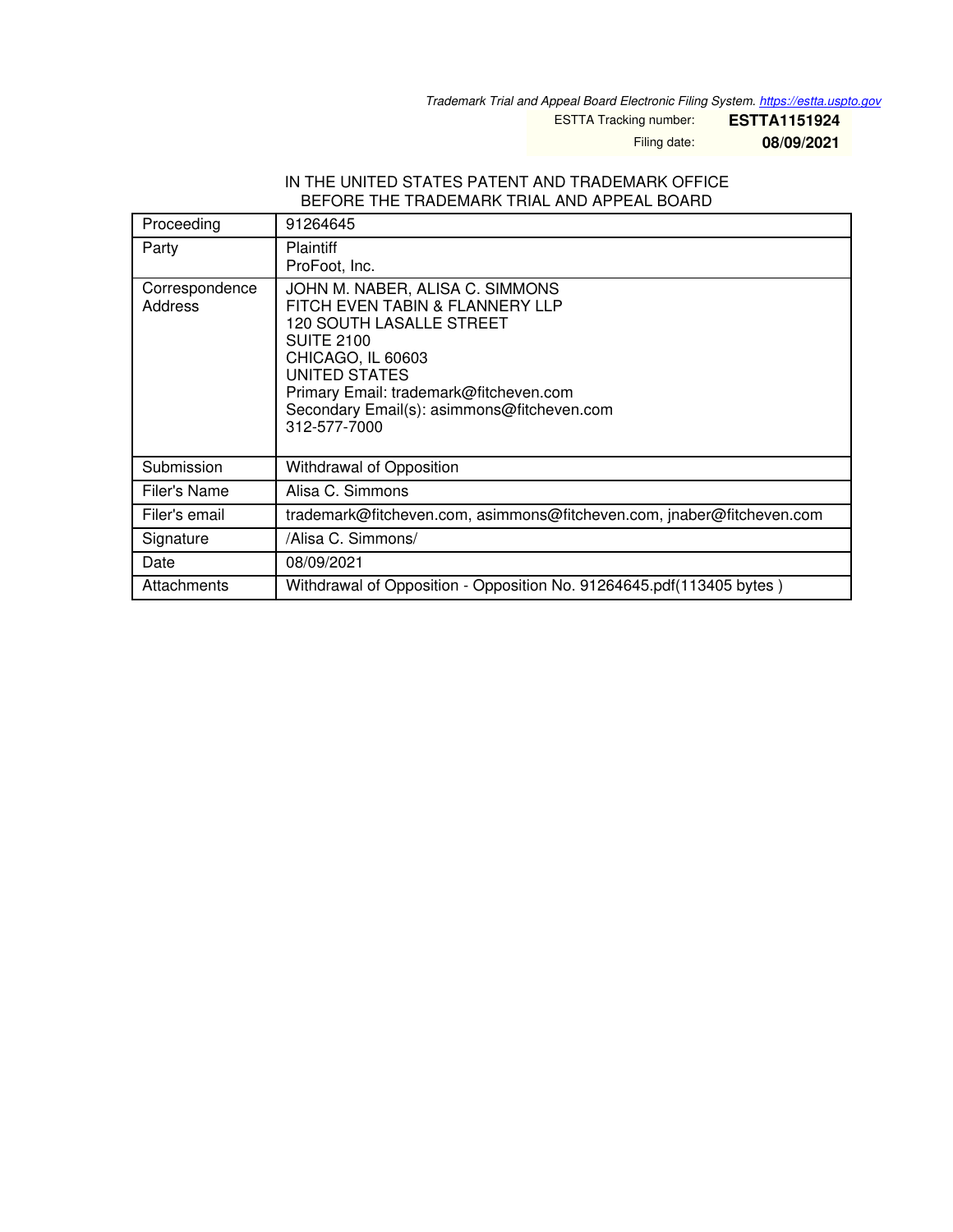## IN THE UNITED STATES PATENT AND TRADEMARK OFFICE BEFORE THE TRADEMARK TRIAL AND APPEAL BOARD

ProFoot, Inc.,

Opposer,

v.

OPPOSITION NO. 91264645

Twin Med, LLC,

Applicant.

## WITHDRAWAL OF OPPOSITION

 The parties to this opposition resolved their dispute and concerns through an executed agreement. Under 37 C.F.R. § 2.016(c) and TBMP § 601.01 and pursuant to the executed agreement, Opposer ProFoot, Inc. respectfully requests that the Board withdraw the opposition against the Application Serial No. 88438807 and terminate this case.

> Respectfully submitted, Fitch Even Tabin & Flannery LLP

Dated: August 9, 2021 By: s/Alisa C. Simmons/ Alisa C. Simmons John M. Naber Fitch Even Tabin & Flannery LLP 120 South LaSalle Street, Suite 2100 Chicago, IL 60603 (312) 577-7000 (Phone) Attorneys for Opposer